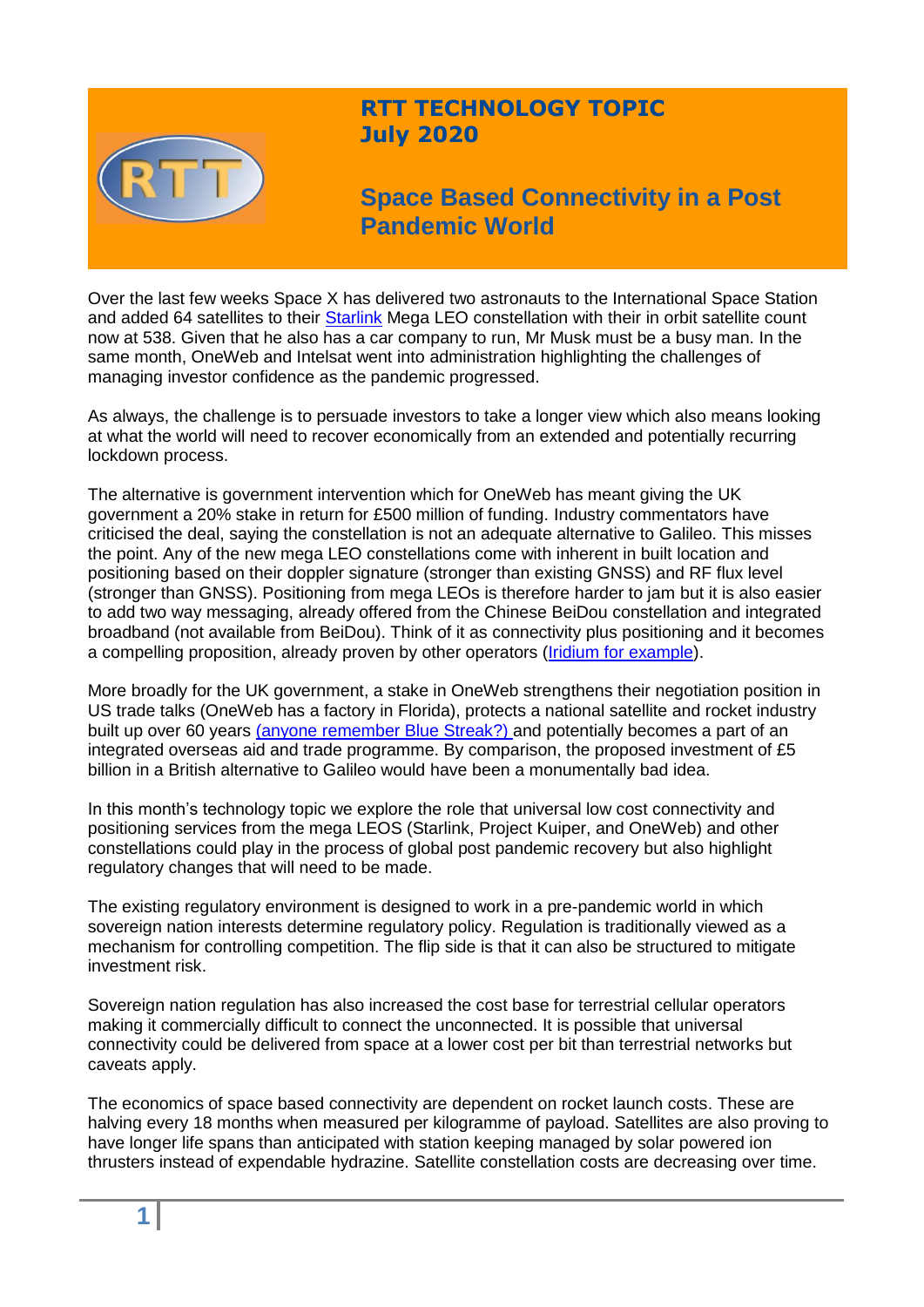Terrestrial cellular network costs are increasing over time with capex and opex costs compounded by regulatory and competition policy.

The earth bound regulatory story starts in the 1980's with the breakup of AT&T and the decision by the FCC to establish regional licenses based on rural statistical areas (RSA's) and Metropolitan Statistical Areas (MSA's). The 800 MHz cellular band was divided into 734 market regions also known as Cellular Market Areas with the spectrum allocated as A and B blocks with A block awarded to non-wireline carriers and B block awarded to the local wireline carriers. This approach was replicated in Argentina, Brazil, Canada, Columbia, India, Indonesia, Japan, Mexico, Peru, Russia and Iraq though with differences in implementation.

In 1993 the FCC had to decide how to regulate the newly available spectrum at 1.9 GHz described as the PCS (Personal Communication Service) band. The PCS licenses were divided into 487 major trading areas sub divided into Basic Training Areas with the spectrum divided into six blocks, A to F. The intention was that this would support up to 8 operators per market, two on the 800 MHz band and six in the new PCS band.

This policy of band fragmentation was closely linked with a realisation that a bidding pool of at least five operators per license would maximise auction income.

And so it came to pass. Bear in mind that we are talking about the heady days in the late 1990's when stock values were soaring and spectrum was seen as an investment that could only possibly increase in value with the cost of bidding for multiple licenses with multiple conditions hidden in the noise floor.

In parallel, companies with national footprints such as Vodafone realized that building a business across multiple countries could add customer value, better integrated roaming for example, and that share value could be increased on the basis that economies of scale could be achieved.

This all seems like momentous stuff but the satellite industry was also going through a major structural change with Inmarsat leading the charge towards privatisation with a public listing in 1999.

Regulatory and competition policy in the terrestrial telecom and mobile industry and satellite industry are often regarded as being different but there are similarities. Terrestrial operators borrow money on the basis of investment sentiment based on the perceived value of the spectrum that they own and their relative capability to extract value from their spectral assets. This is similar to investing in a mining stock or oil stock with exploration and extraction rights.

Contemporary valuations also need to accommodate other obligations that might be added to the auction or license conditions, for example a requirement to provide rural connectivity and or emergency service coverage.

Satellite operators have similar constraints. Rather than bidding for spectrum, they have generally been gifted spectrum and orbit rights in return for coverage or service obligations. These obligations may include military payloads.

For the past thirty years (and before) the satellite industry has been constrained by a supply chain focused on delivering cost plus contacts to military clients rather than delivering consumer cost friendly networks.

This proved problematic for companies such as Inmarsat or Intelsat tasked with delivering shareholder value within a relatively short shareholder investment time scale. High debt ratios could be serviced by high pricing but the high gearing encouraged by high margins was always going to make these companies intrinsically vulnerable to take over or forced administration as soon as margins became squeezed.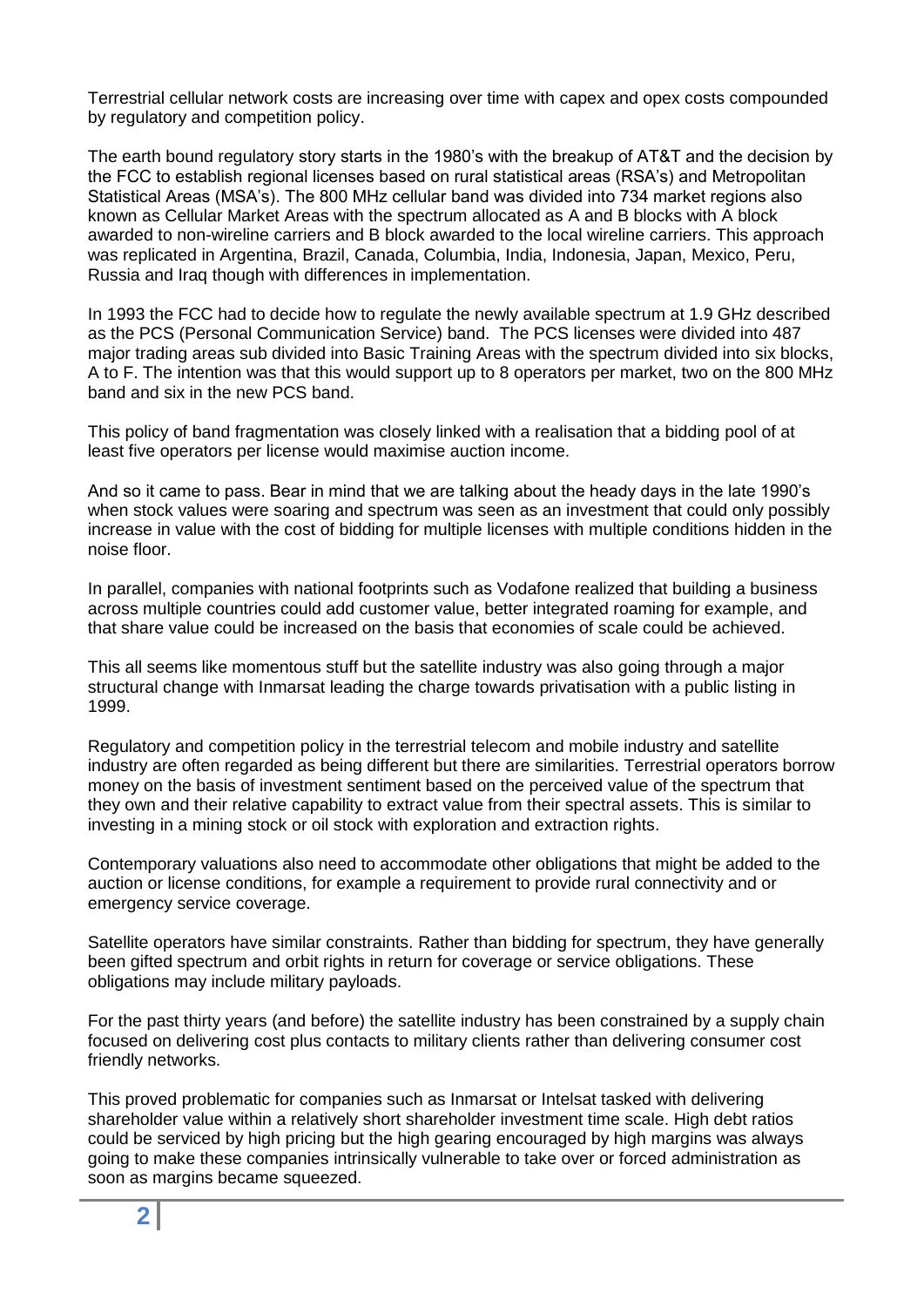The FCC initiative to get 5G operators to pay \$9.6 billion dollars for C band spectrum will however be helpful. Whether this represents good value for the 5G community depends on the time scale over which the investment is viewed. Twenty years ago, European terrestrial cellular operators were busy spending over \$100 billion dollars on 3G spectrum, setting global expectations for future spectrum auctions.

The spectrum cost was compounded by the roll out cost of a network technology that was to prove to be power inefficient and expensive. To make things worse, realised value shifted away from the operator community to other parts of the value chain with Apple as a beneficiary. Twenty years on, Apple has a market valuation of a trillion dollars; Vodafone has a market valuation of less than \$40 billion.

It could be argued that this shift in shareholder value is the unintended outcome of well-intended regulatory and competition policy. The idea of multiple operators per market is sound in terms of competition policy but results in significant network duplication and high market support costs.

Additionally, differences in regulatory and competition policy between markets and regions make it difficult for companies like Vodafone and Telefonica to realise global scale economy. Different planning regimes on a country by country and often city by city basis can be irksome. It is also difficult to make money from terrestrial networks in low income countries; Vodafone's painful experience in India is an example.

Sovereign nations have the right to set the rules of engagement for their local terrestrial wireless and wireline providers and regulatory and competition policies are influenced by local social and economic considerations.

This includes a political need to improve rural connectivity. It makes minimal economic sense for terrestrial operators to provide rural coverage particularly for low ARPU markets. Infrastructure costs per subscriber are high relative to the income available.

By contrast, the cost of providing connectivity from space from a LEO mega constellation is the same for everyone irrespective of where they are on the planet.

Similarly most countries need to demonstrate that they are making progress towards specific environmental goals. While it might be counter intuitive to regard a LEO mega constellation as environmentally friendly, it is effectively a solar powered substitute for terrestrial wireless and fibre with the capability to deliver added value for agrarian green IOT and other green friendly initiatives with integrated location and positioning adding particular value.

Crucially, mega constellation operators avoid most of the costs incurred by sovereign nation fragmentation. There are local planning constraints for earth stations but the number of stations can be minimised by inter satellite and inter constellation switching. Sovereign nations can refuse to allow satellite operators to provide services to their country provide but they cannot stop a satellite from flying over their air space.

The satellite industry seems to be winning the regulatory argument for protecting their existing Ku and Ka band spectral assets and it looks as though there is an expectation that any transfer of assets to terrestrial operators would be coupled to generous compensation.

C band is an early test of this policy but also highlights that sovereign nation fragmentation cost is likely to increase rather than decrease over time for the terrestrial operator community. C band spectrum is being auctioned in myriad different configurations including different flavours of FDD and TDD, different pass bands and EMC limits. This technical complexity will introduce additional terrestrial cost.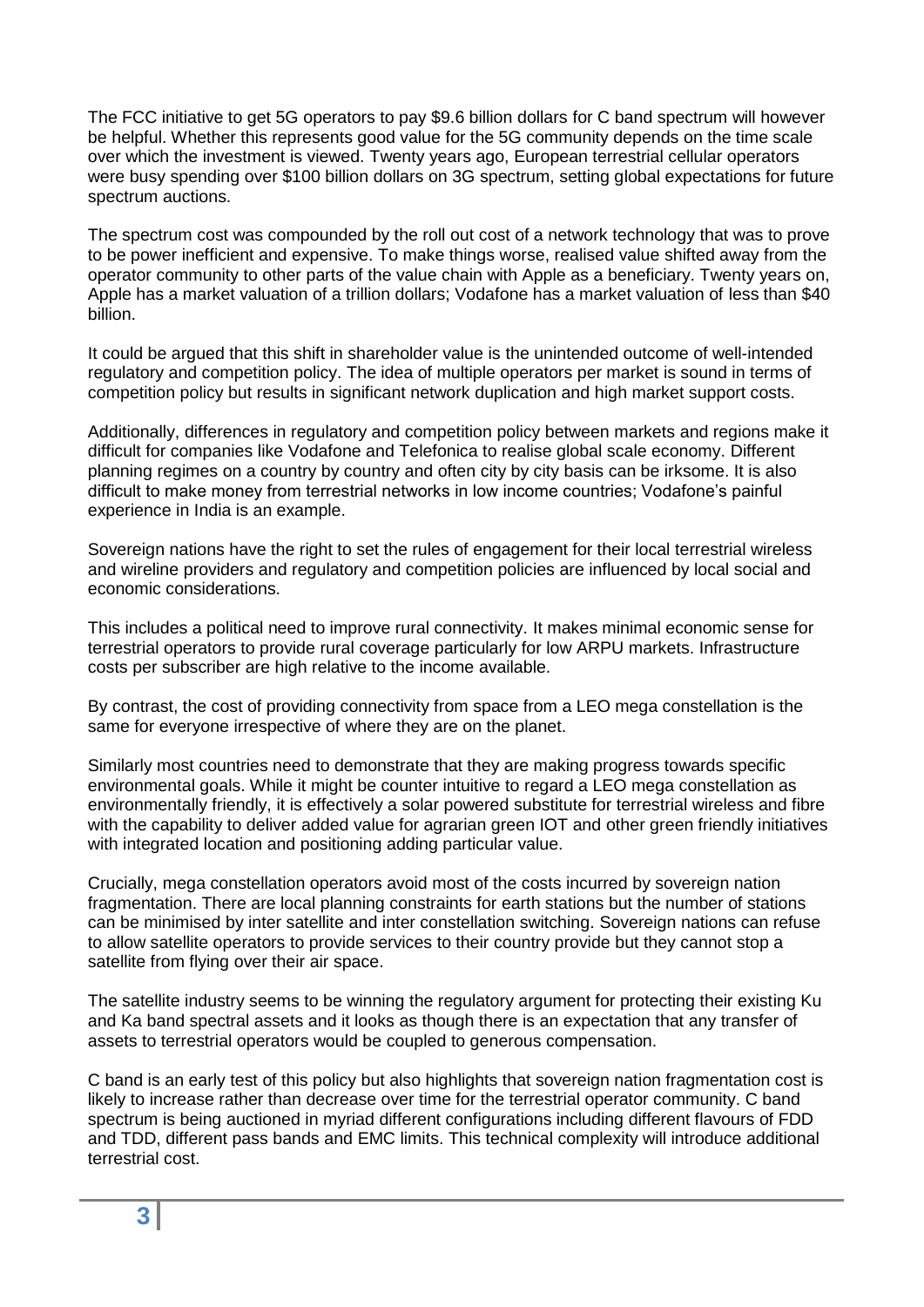The satellite industry can literally rise above these issues particularly if the operators can harmonise space sector spectrum and standards for super sovereign connectivity and positioning services. Nearly \$10 billion dollars of cash from the C band sell off will provide useful resources for Ku and Ka band investment and has already resulted in [a rush of orders for new satellite](https://www.telecompaper.com/news/ses-orders-new-satellites-to-comply-with-c-band-clearance-plan--1342722)  [hardware.](https://www.telecompaper.com/news/ses-orders-new-satellites-to-comply-with-c-band-clearance-plan--1342722)

It could be argued that entrusting global communications to a handful of mega constellation operators represents an unacceptable concentration of power and influence and as such should be subject to rigorous regulatory control.

The answer is to extend the principle of sovereign nation state universal service obligation to a global regulatory requirement where the right to deliver high value services to the developed world is balanced by a binding obligation to connect the unconnected or under connected.

This is hard to achieve with terrestrial networks but easier to achieve from space. It was the basis on which Greg Wyler argued the regulatory case for making spectrum available to O3B (The Other Three Billion) and OneWeb. If at first you don't succeed…..

#### **Post script – A note on Mega Constellations**

A Mega constellation is a constellation with hundreds and potentially thousands of satellites in either a low or medium earth orbit.

A constellation count of 20,000 means that there will always be a satellite nearly overhead. This maximizes RF flux density, minimises delay and minimises blocking from buildings and vegetation.

In FCC submissions, Starlink has increased the number of proposed satellites from an initial count of 12,000 to 42,000 at 273 miles, Project Kuiper is planning for 3236 satellites at three orbit heights (367, 379 and 391 miles), OneWeb initially filed for an orbit height of 750 miles with 720 satellites increased to 1980, now increased to 48,000.

While these numbers seem stratospherically high by legacy space standards, they are modest when compared to terrestrial base station numbers. Huawei for example plans to ship 500,000 5G base stations this year.

Simply stated, 20.000 satellites will provide global coverage with any increase in count justified on the basis of capacity though it would also be possible to scale satellites in terms of their size. A single Space X rocket carries 60 desk sized Starlink satellites into space each weighing 500 pounds (227 kilograms) but that rocket could carry one office sized satellite weighing 30,000 pounds (13,000 kilogrammes).

As any radio engineer will tell you, radio network economics are ultimately determined by link budgets including power budgets, receive sensitivity and interference resilience (selectivity). The numbers of base stations and /or satellites are therefore part of a complex technical and commercial calculation.

More information on this can be found in our most recent book

#### **5G and Satellite Spectrum, Standards and Scale**

Available from Artech House, you can order a copy on line using the code VAR25 to give you a 25% discount.

**<http://uk.artechhouse.com/5G-and-Satellite-Spectrum-Standards-and-Scale-P1935.aspx>**